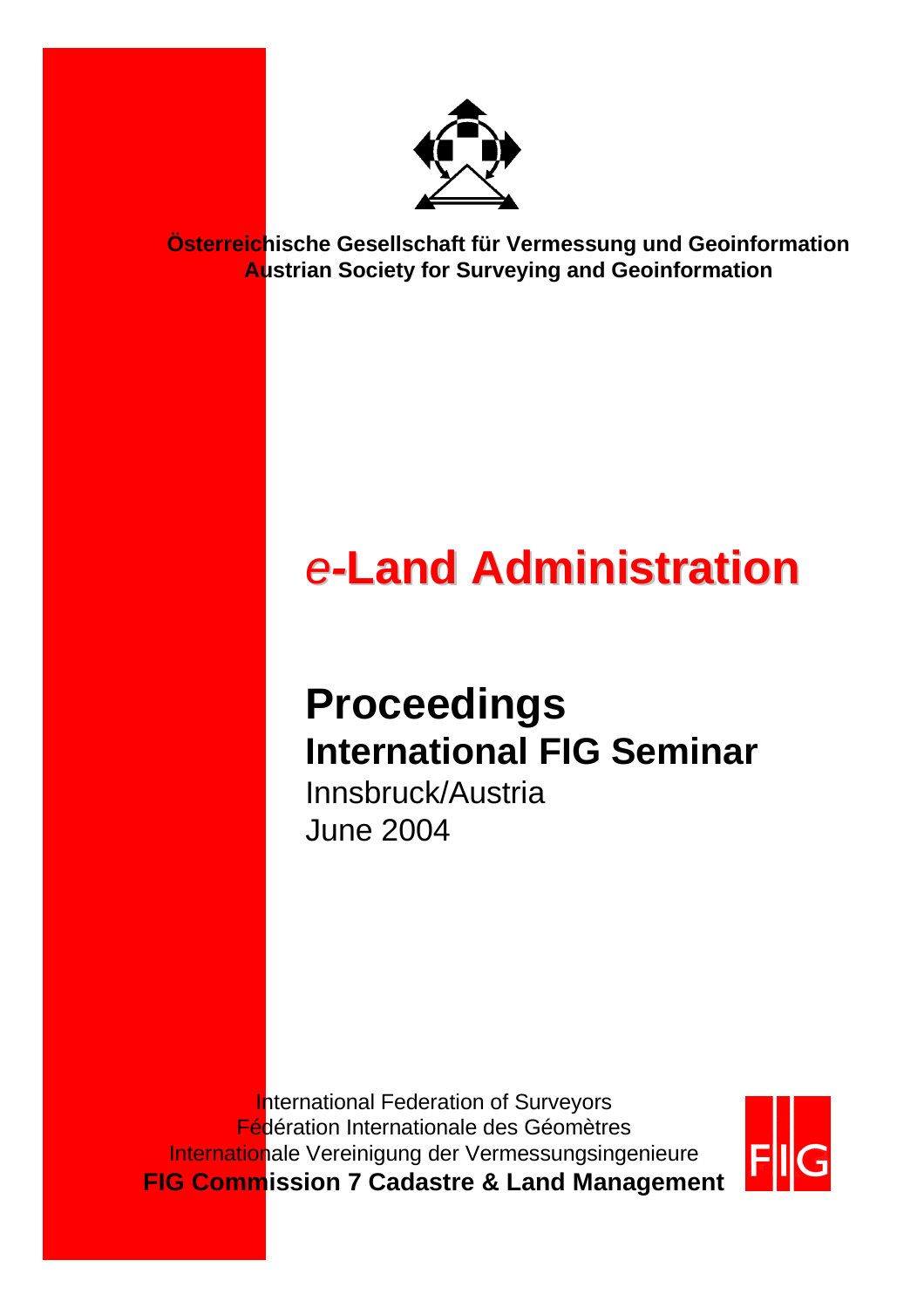## *e-***Land Administration**

#### **Proceedings International FIG Seminar**

FIG Commission 7 Innsbruck/Austria 2-4 June 2004

Gerda Schennach (Editor)